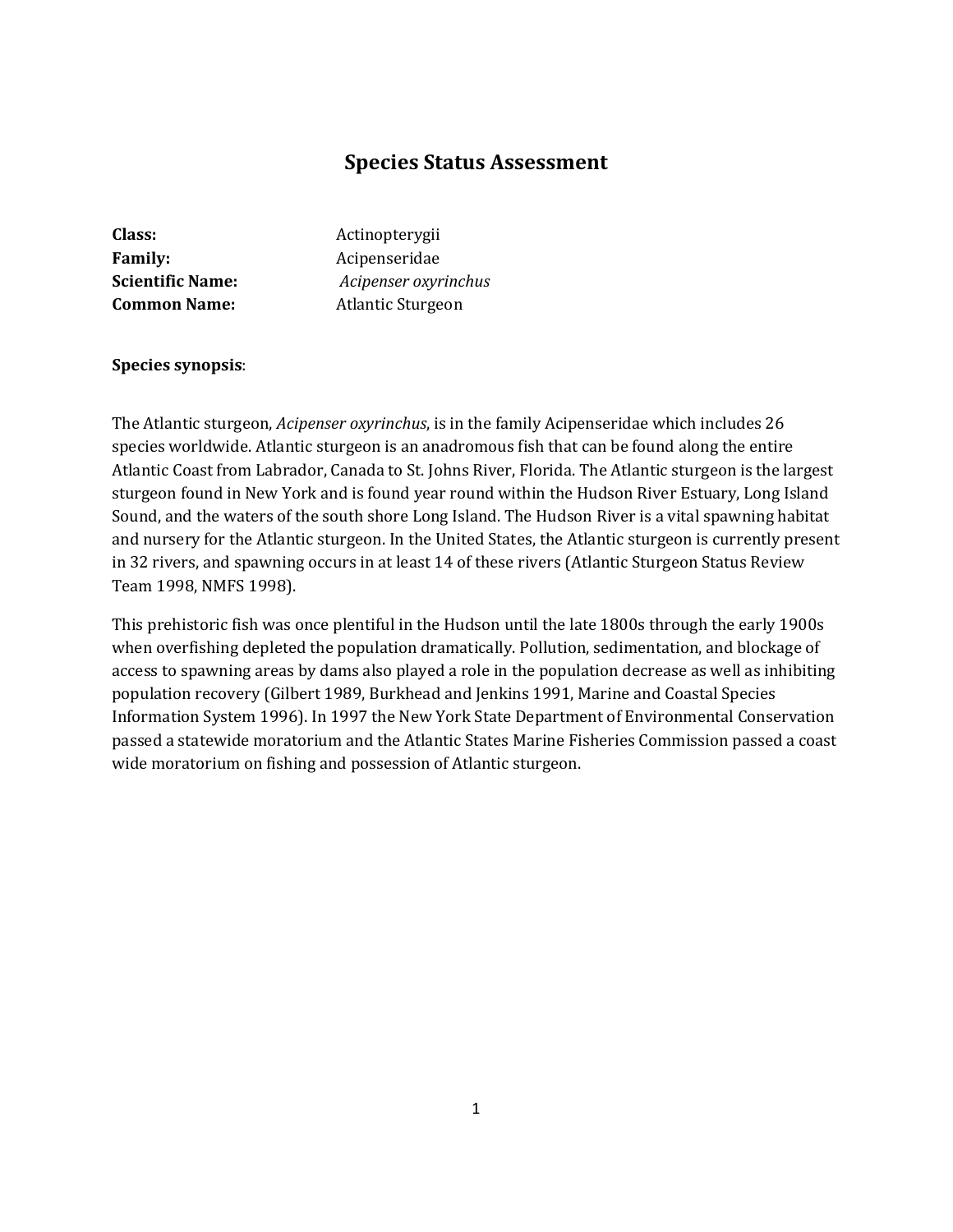### **I. Status**

# **a. Current and Legal Protected Status**

- **i. Federal \_\_\_\_ \_\_\_\_**Endangered**\_\_\_\_\_\_\_\_\_\_\_\_\_\_\_\_ Candidate? \_\_\_\_\_\_\_\_\_\_\_**
- **ii. New York Leadangered**; SGCN

# **b. Natural Heritage Program Rank**

- **i. Global \_\_\_\_\_\_\_\_\_\_\_**G3**\_\_\_\_\_\_\_\_\_\_\_\_\_\_\_\_\_\_\_\_\_\_\_\_\_\_\_\_\_\_\_\_\_\_\_\_\_\_\_\_\_\_\_\_\_\_\_\_\_\_\_\_\_\_\_\_**
- **ii. New York** \_\_\_\_\_\_\_\_\_\_\_S1**\_\_\_\_\_\_\_\_\_\_\_\_\_\_\_\_\_ Tracked by NYNHP? \_\_\_**Yes**\_\_**

### **Other Rank:**

ICUN Redlist of Threatened Species

### **Status Discussion:**

In 1997 the Atlantic States Marine Fishery Commission instituted a coast wide moratorium on the harvest of Atlantic sturgeon in effect until there are at least 20 protected year classes in each spawning stock which could take 40 years. In addition in February of 2012 was listed under the Endangered Species Act by the National Marine Fishery Service. The Hudson River population is one of two populations that are presumed to be the healthiest in the United States (Atlantic Sturgeon Status Review Team 2007) but this stock is at its lowest level in the past 120 years (NYSDEC 2005).

# **II. Abundance and Distribution Trends**

- **a. North America**
	- **i. Abundance**

**\_\_X\_\_\_ declining \_\_\_\_\_increasing \_\_\_\_\_\_stable \_\_\_\_\_ unknown**

**ii. Distribution:**

**\_\_ \_\_\_ declining \_\_\_\_\_increasing \_\_X\_\_\_stable \_\_\_\_\_unknown**

**Time frame considered: \_\_\_\_\_\_\_**Last 50 years**\_\_\_\_\_\_\_\_\_\_\_\_\_\_\_\_\_\_\_\_\_\_\_\_\_\_\_\_\_\_\_\_\_\_\_\_**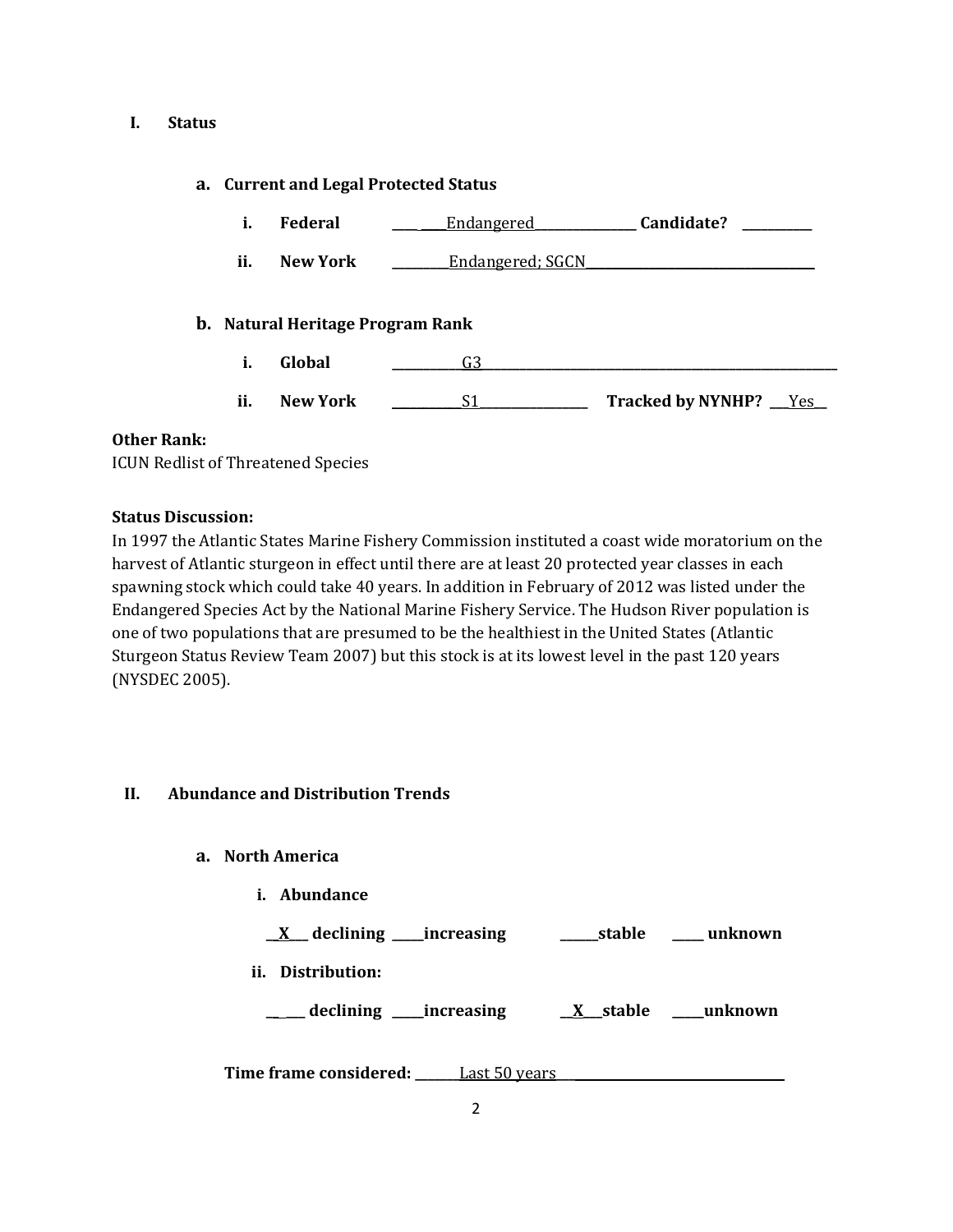- **b. Regional** 
	- **i. Abundance**

| ii. Distribution:                                                                                                                       |                                                                                                                                                                                                                                        |
|-----------------------------------------------------------------------------------------------------------------------------------------|----------------------------------------------------------------------------------------------------------------------------------------------------------------------------------------------------------------------------------------|
|                                                                                                                                         |                                                                                                                                                                                                                                        |
| Regional Unit Considered: Northeast Northeast                                                                                           |                                                                                                                                                                                                                                        |
| Time Frame Considered: Last 50 years Concentration of the Considered:                                                                   |                                                                                                                                                                                                                                        |
| c. Adjacent States and Provinces                                                                                                        |                                                                                                                                                                                                                                        |
| CONNECTICUT Not Present ______                                                                                                          | No data <b>waxaa ka dhinaha dheed ah dheed ah duunad isaa</b> dheed ah duunka badan ah duunka badan ah duunka badan a<br>Dadka badan ah duunka badan ah duunka badan ah duunka badan ah duunka badan ah duunka badan ah duunka badan a |
| i. Abundance                                                                                                                            |                                                                                                                                                                                                                                        |
| $\underline{X}$ declining ___ increasing ___ stable ___ unknown                                                                         |                                                                                                                                                                                                                                        |
| ii. Distribution:                                                                                                                       |                                                                                                                                                                                                                                        |
| $\frac{1}{\sqrt{1-x^2}}$ declining $\frac{1}{\sqrt{1-x^2}}$ increasing $\frac{1}{\sqrt{1-x^2}}$ stable $\frac{1}{\sqrt{1-x^2}}$ unknown |                                                                                                                                                                                                                                        |
| Time frame considered: ____________Last 50 years _______________________________                                                        |                                                                                                                                                                                                                                        |
|                                                                                                                                         |                                                                                                                                                                                                                                        |

**MASSACHUSETTS Not Present \_\_\_\_\_\_\_\_ No data \_\_\_\_\_\_\_\_ i. Abundance \_\_X\_\_\_ declining \_\_\_\_\_ increasing \_\_\_\_\_ stable \_\_\_\_\_unknown ii. Distribution: \_\_ \_\_\_ declining \_\_\_\_\_ increasing \_\_X\_\_ stable \_\_\_\_\_unknown**

| Time frame considered: | Last 50 years |           |
|------------------------|---------------|-----------|
| <b>Listing Status:</b> | Endangered    | SGCN? Yes |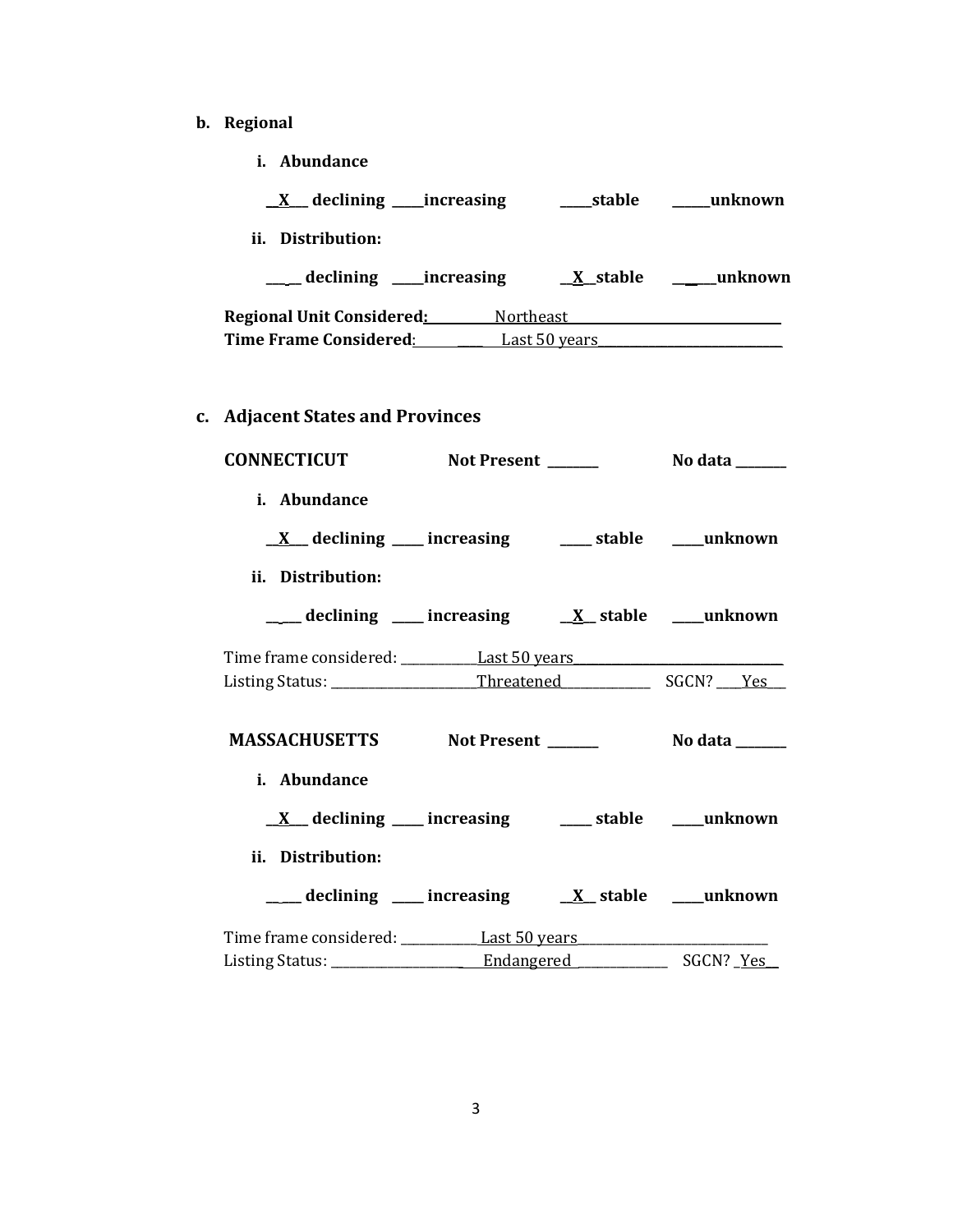| <b>NEW JERSEY</b>                                                                 |                                                  |                             |
|-----------------------------------------------------------------------------------|--------------------------------------------------|-----------------------------|
| i. Abundance                                                                      |                                                  |                             |
| <u>X</u> declining increasing ______ stable ______ unknown                        |                                                  |                             |
| ii. Distribution:                                                                 |                                                  |                             |
| ___ declining ___ increasing ___ __ __ __ __ __ __ __ __ __ __ unknown            |                                                  |                             |
|                                                                                   |                                                  |                             |
| Listing Status: ________________________Endangered ______________________________ |                                                  |                             |
| PENNSYLVANIA Not Present ________ No data _____                                   |                                                  |                             |
| i. Abundance                                                                      |                                                  |                             |
|                                                                                   |                                                  |                             |
| ii. Distribution:                                                                 |                                                  |                             |
|                                                                                   |                                                  |                             |
| Time frame considered: Last 50 years Manual Community Constants                   |                                                  |                             |
| Listing Status: Endangered SGCN? Yes                                              |                                                  |                             |
| <b>QUEBEC</b>                                                                     | <b>Not Present __________    No data _______</b> |                             |
| i. Abundance                                                                      |                                                  |                             |
| ___ declining ____increasing ____ <u>X__</u> stable ____unknown                   |                                                  |                             |
| ii. Distribution:                                                                 |                                                  |                             |
| ____ declining ____increasing ____ <u>X__</u> stable ___unknown                   |                                                  |                             |
| Time frame considered: Last 50 years                                              |                                                  |                             |
|                                                                                   |                                                  |                             |
| <b>VERMONT</b>                                                                    | Not Present $X$                                  | No data $\_\_$              |
| <b>ONTARIO</b>                                                                    |                                                  | Not Present $X$ No data $X$ |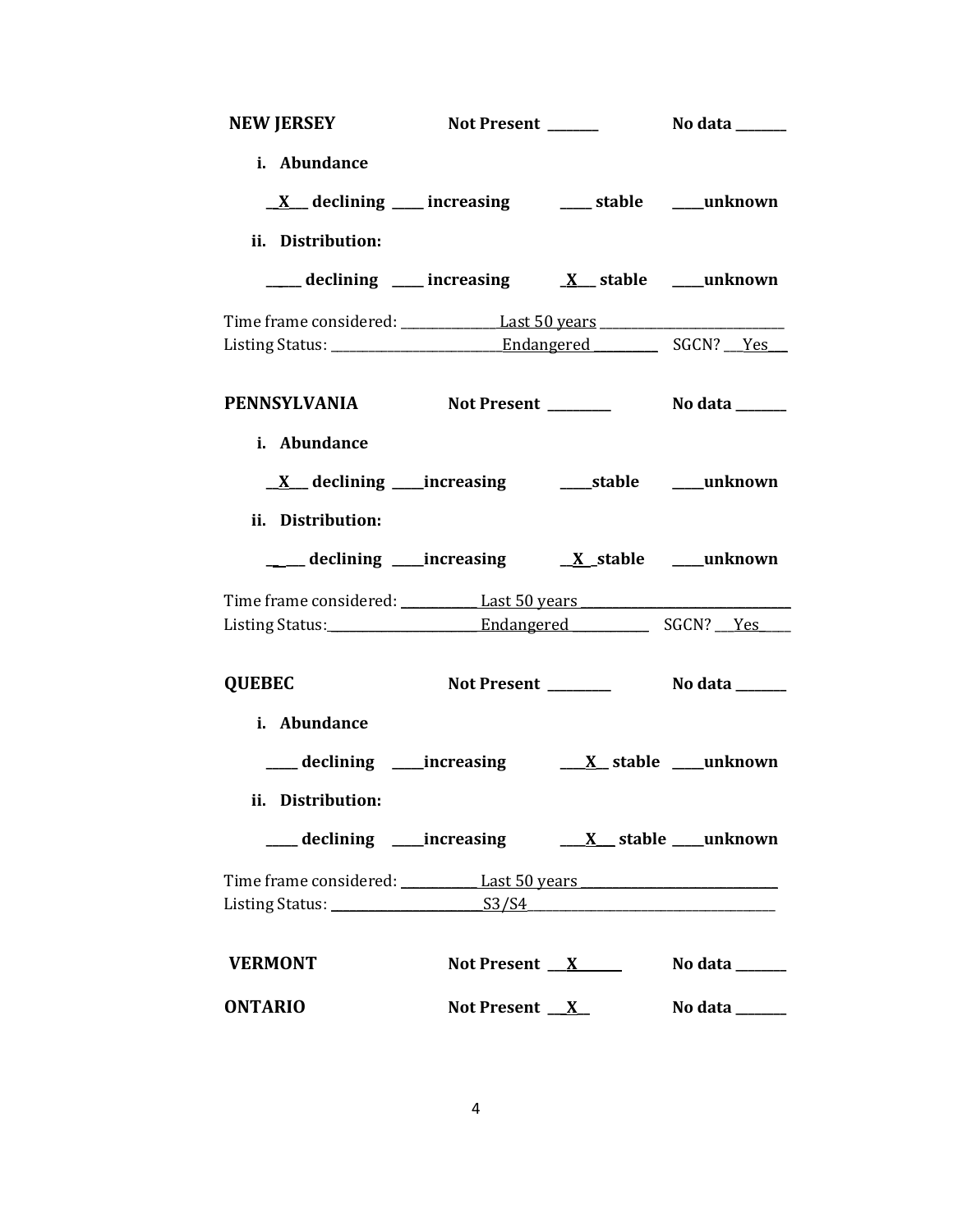| d. NEW YORK                          |                                                                                               | No data |
|--------------------------------------|-----------------------------------------------------------------------------------------------|---------|
| <i>i.</i> Abundance                  |                                                                                               |         |
|                                      | $\frac{1}{\sqrt{1-x^2}}$ declining ____ increasing _____ $\underline{X}$ stable _____ unknown |         |
| ii. Distribution:                    |                                                                                               |         |
|                                      | ___ declining ____ increasing _____ ___ ____ ____ unknown                                     |         |
| Time frame considered: Last 50 years |                                                                                               |         |

#### **Monitoring in New York.**

The NYS DEC in collaboration with Hudson River Estuary Program, USFWS, Pew Institute, Hudson River Foundation, and National Fish and Wildlife Foundation sample in the late spring/ early summer each year to capture respawning adult Atlantic sturgeon migrating up the Hudson River estuary. This study includes; tagging all unmarked fish, and attaching satellite tags or pop-off archival tags (PAT) to the fish to learn more about their seasonal ocean movement. With this study they are also able to track the fish to spawning grounds in the estuary. In addition to the adult spawning stock study, the NY DEC Hudson River Fisheries Unit has a juvenile Atlantic sturgeon monitoring program each spring in Haverstraw Bay. The juvenile study uses gill nets to catch the young sturgeon and when they are caught they get equipped; internally with a passive integrated transmitter and externally with an external dart tag.

#### **Trends Discussion:**

From Atlantic Sturgeon Review Report: Presently, there are only two U.S. populations for which an abundance estimate is available; the Hudson (870 spawning adults/yr) and Altamaha (343 spawning adults/yr) (Schueller and Peterson 2006, Kahnle et al. in press,). The Hudson and Altamaha are presumed to be the healthiest populations within the U.S. Thus, other spawning populations within the U.S. are predicted to have less than 300 adults spawning per year. Atlantic sturgeons in the Hudson River have supported subsistence and commercial fishing since colonial times (Kahnle et al. 1998). No data on abundance of juveniles are available prior to the 1970s; however, catch depletion analysis estimated conservatively that 6,000-6,800 females contributed to the spawning stock during the late 1800s (Secor 2002, Kahnle et al. 2005). Two estimates of immature Atlantic sturgeon have been calculated for the Hudson River stock, one for the 1976 year class and one for the 1994 year class. Dovel and Berggren (1983) marked immature fish from 1976- 1978. Estimates for the 1976 year class at age one ranged from 14,500-36,000 individuals (mean of 25,000). In October of 1994, the NY State Department of Environmental Conservation (NYSDEC) stocked 4,929 marked age-0 Atlantic sturgeon, provided by a USFWS hatchery, into the Hudson Estuary at Newburgh Bay. These fish were reared from Hudson River brood stock. In 1995, Cornell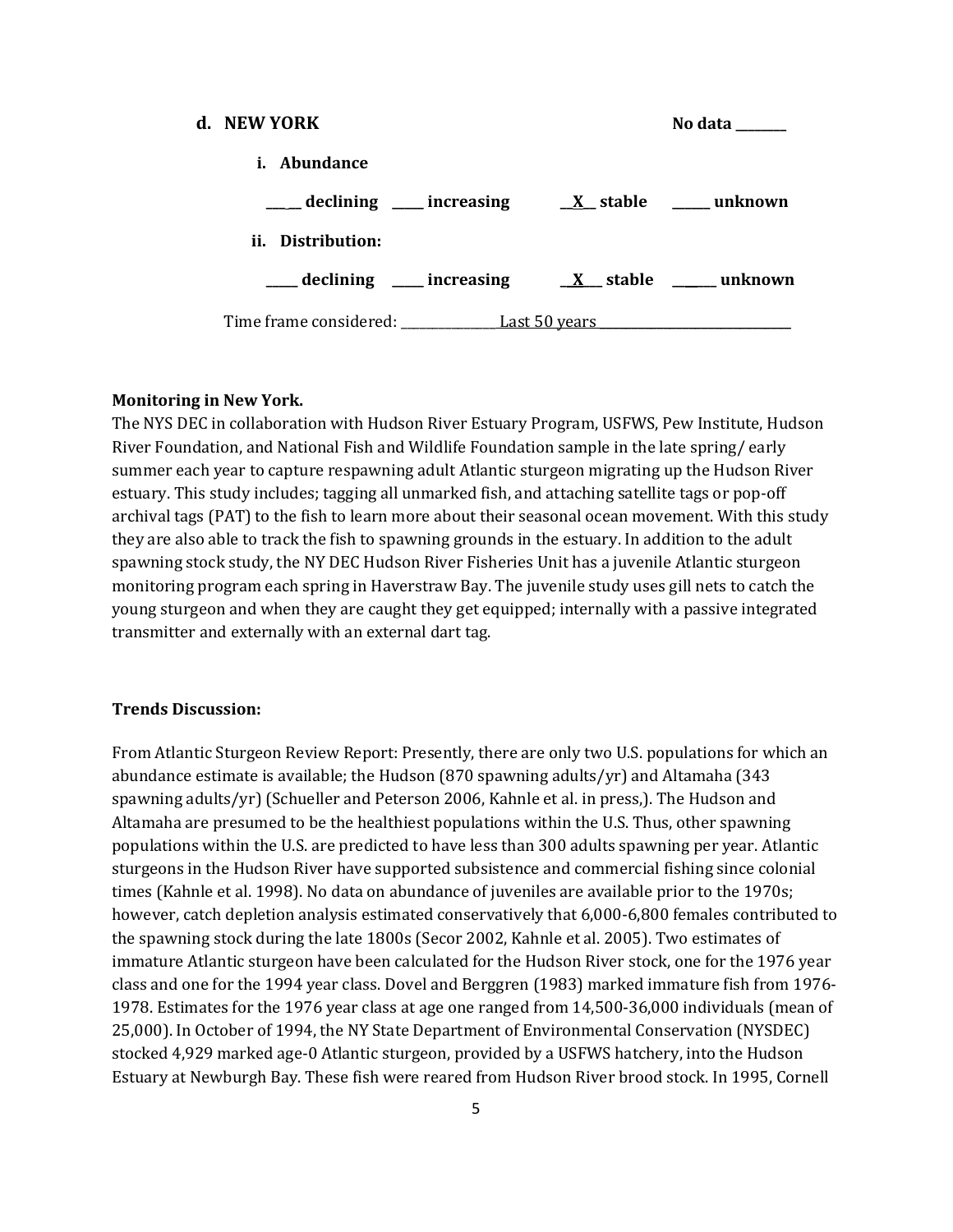University sampling crews collected 15 stocked and 14 wild age-1 Atlantic sturgeon (Peterson et al. 2000). A Petersen mark-recapture population estimate from these data suggests that there were 9,529 (95% CI = 1,916 – 10,473) age-0 Atlantic sturgeon in the estuary in 1994. Since 4,929 were stocked, 4,600 fish were of wild origin, assuming equal survival for both hatchery and wild fish and that stocking mortality for hatchery fish was zero. Estimates of spawning adults were also calculated by dividing the mean annual harvest from 1985 to 1995 by the exploitation rate (u). The mean annual spawning stock size (spawning adults) was 870 (600 males and 270 females) (Kahnle et al. in press).



Figure 1: Distribution of Atlantic sturgeon in the United States. *Credit: NOAA*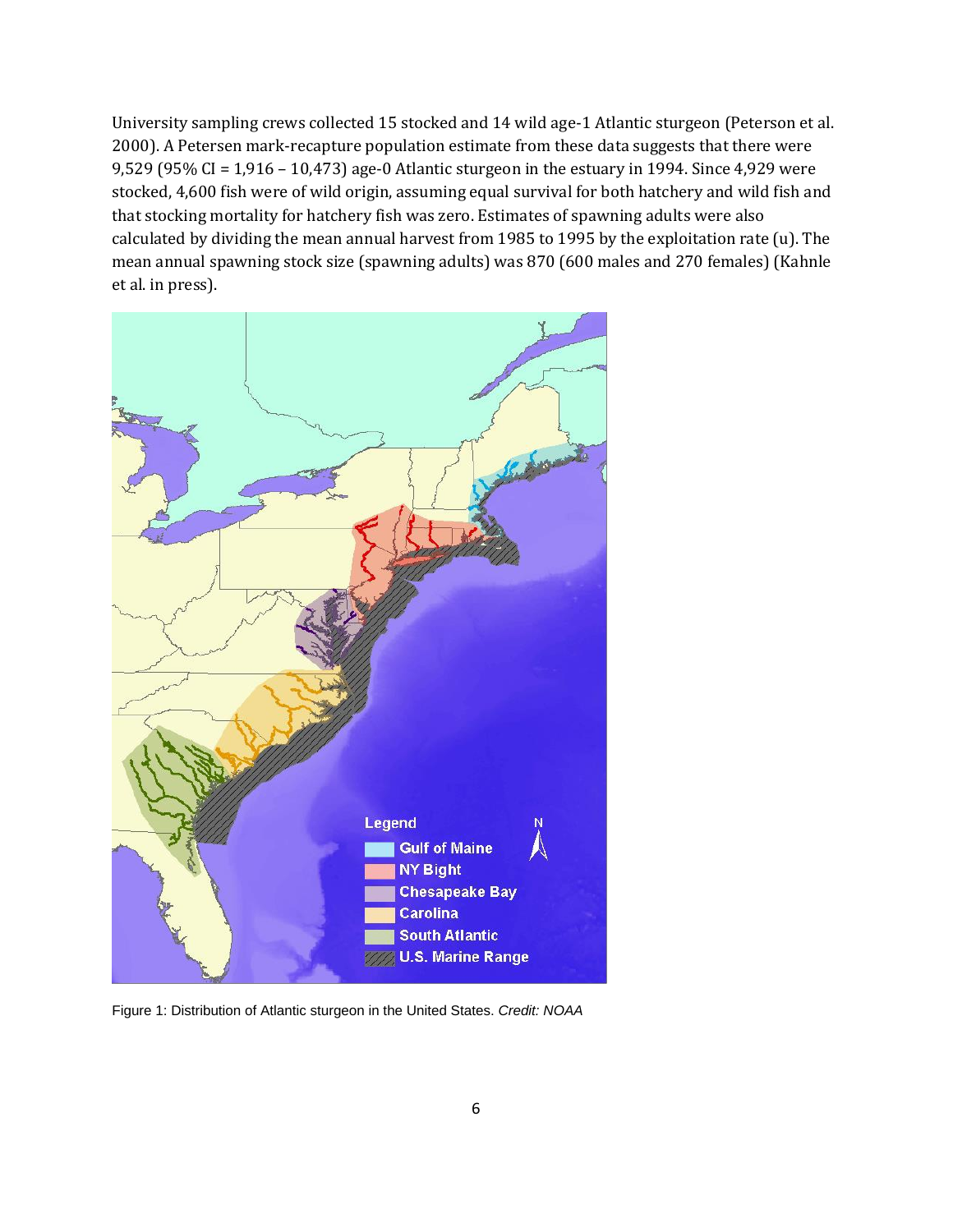

Figure 2: Conservation status of Atlantic sturgeon in North America (NatureServe 2012)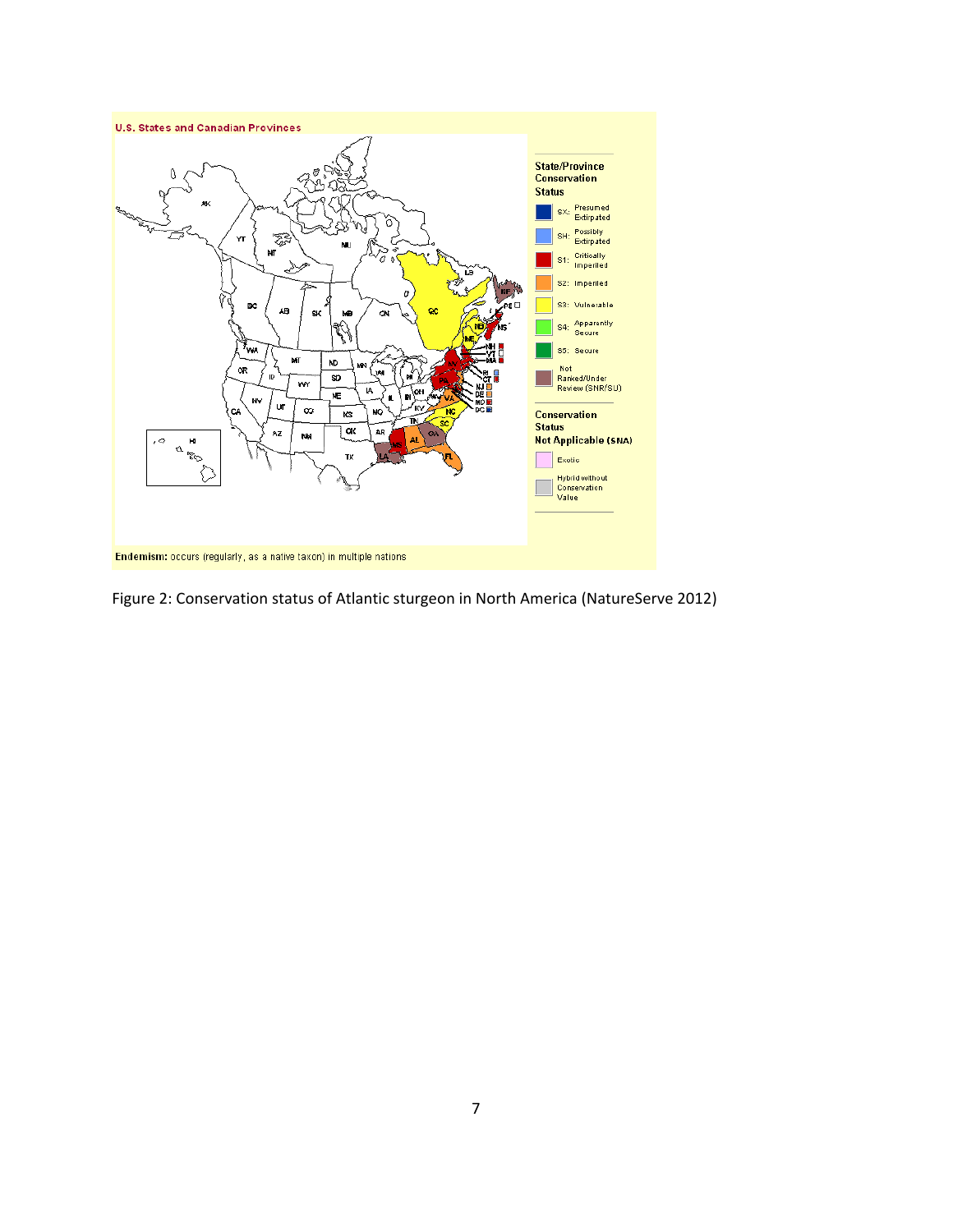

\*2011-2012 values are estimated

Figure 3: Catch Per Unit Effort (CPUE) of juvenile Atlantic Sturgeon in the Hudson River (Data source: NYSDEC survey data collected by Normandeau Associates, Inc., 2012).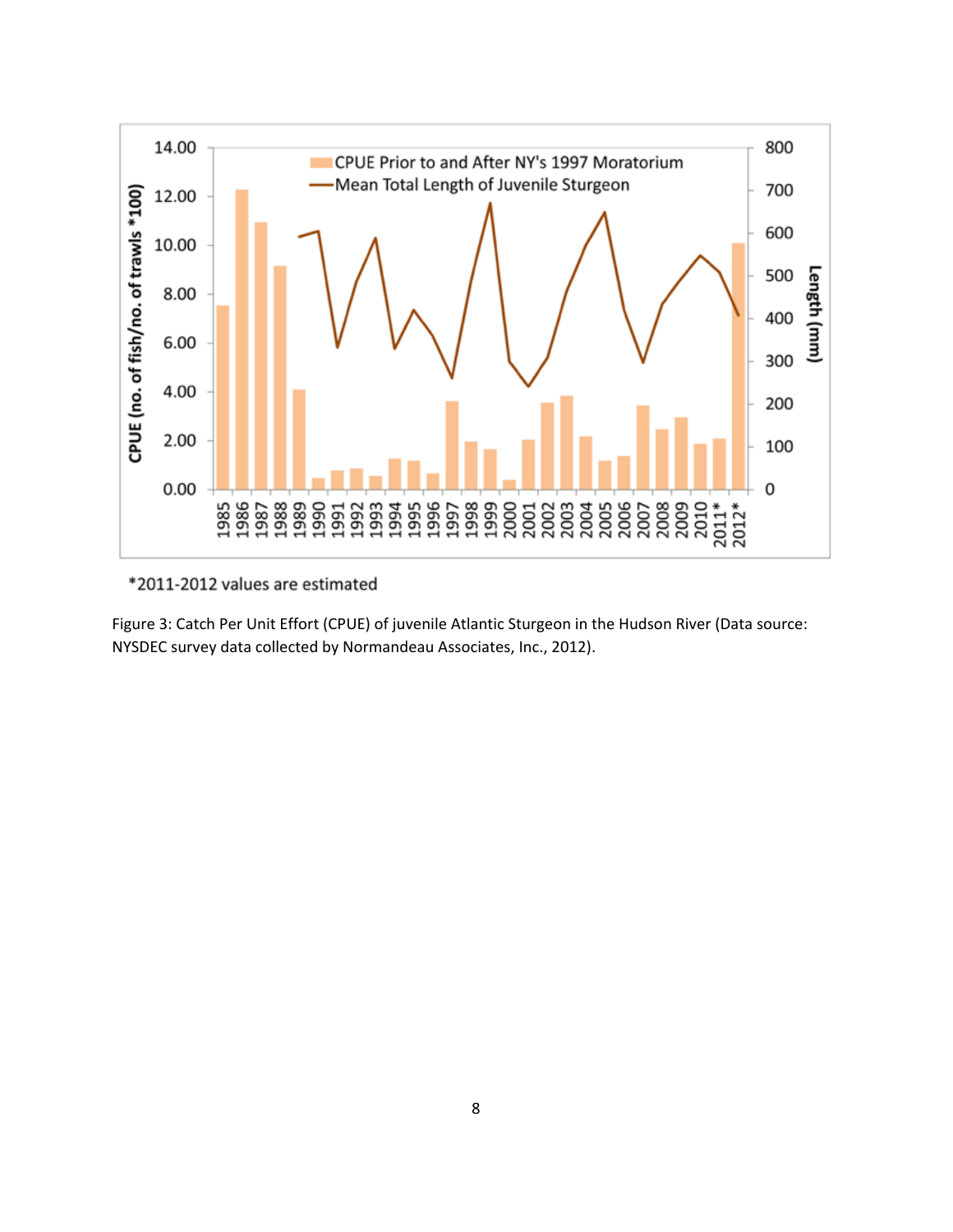

Figure 4: Atlantic sturgeon captures from the Long Island Sound Trawl and Connecticut DEP surveys. These sturgeon are believed to be of Hudson River origin. (Data source: CT DEEP).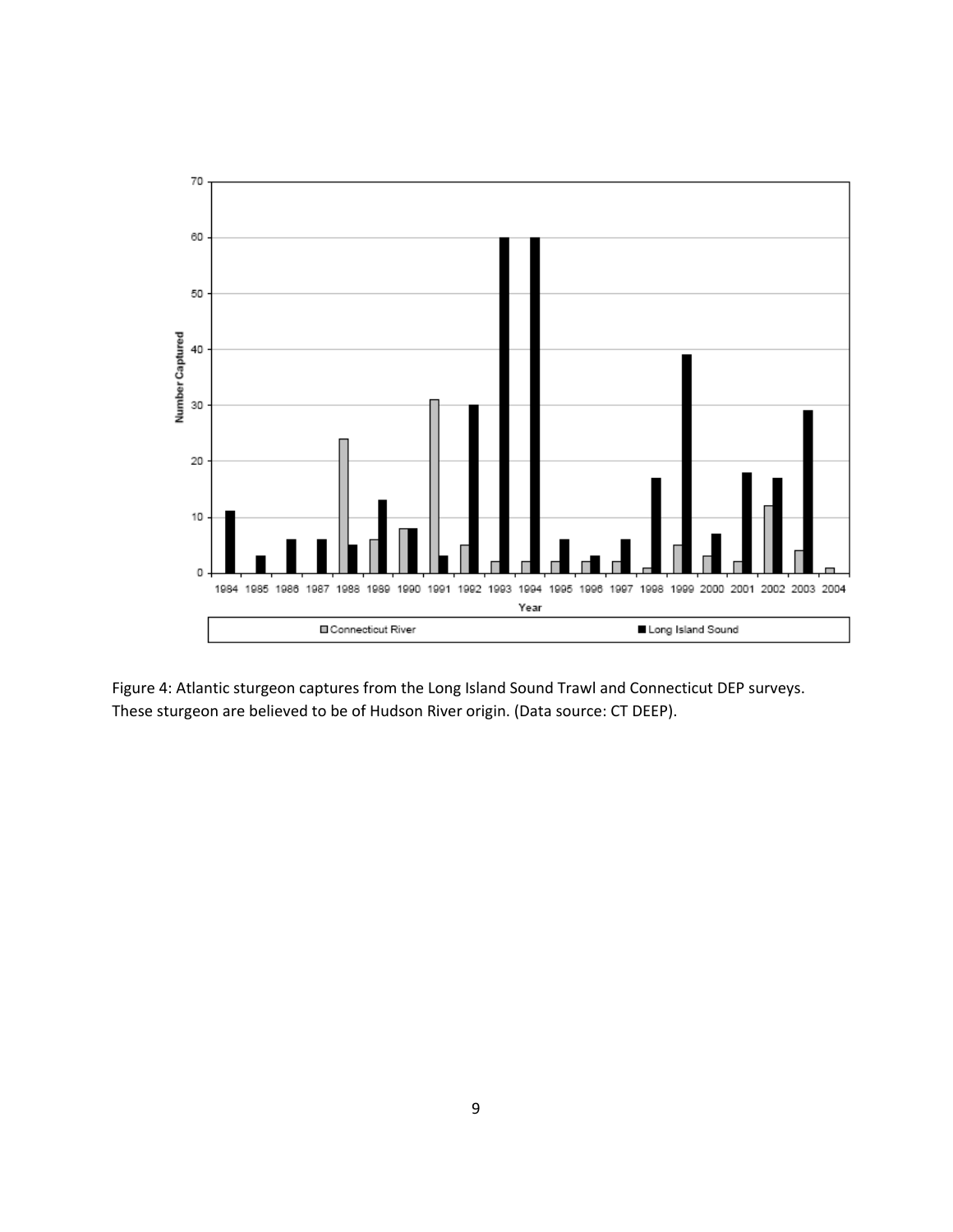

Figure 5: CPUE of Hudson River surveys that captured Atlantic sturgeon by year (1974-2004) and survey (Data source: NYSDEC).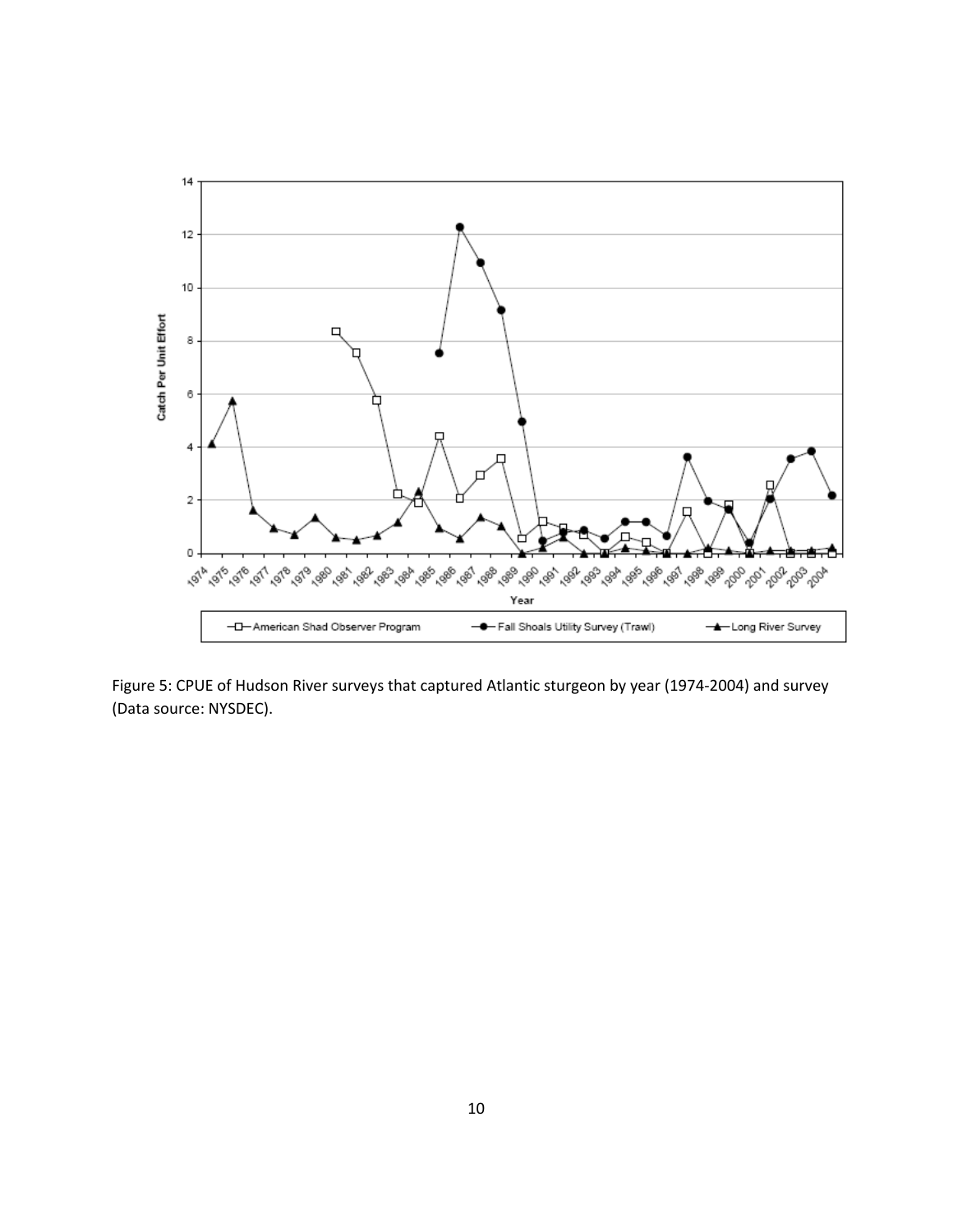

Figure 6: Historic and current spawning locations of Atlantic sturgeon, locations of dams in rivers that have historically supported a spawning population, and their relationship to the fall line. Dam locations were provided by the U.S. Army Corp of Engineers National Inventory of Dams data layer and may be incomplete. (NatureServe 2012).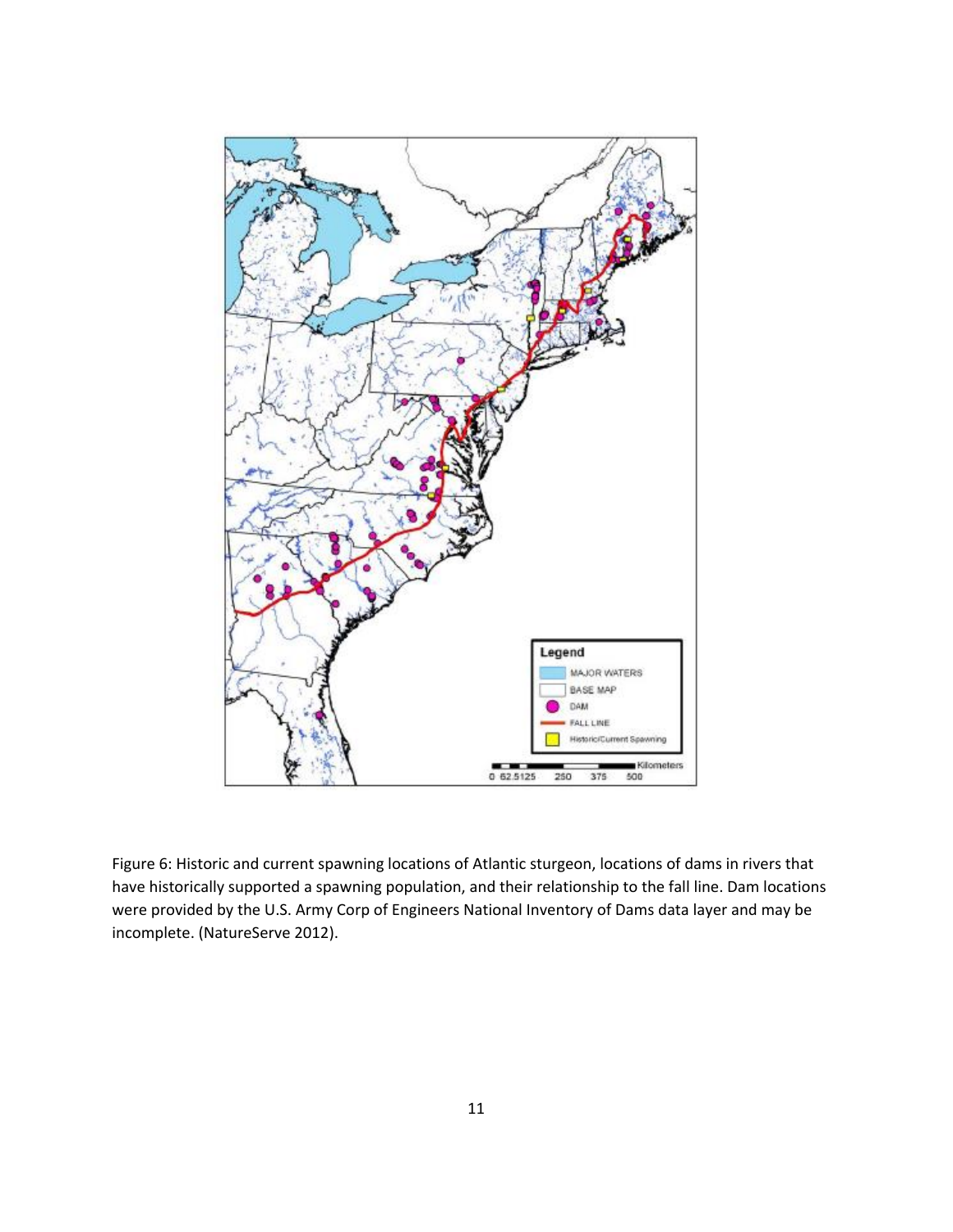# **III. New York Rarity, if known:**

| <b>Historic</b> | # of Animals | # of Locations | % of State |
|-----------------|--------------|----------------|------------|
| prior to 1970   |              |                |            |
| prior to 1980   |              |                |            |
| prior to 1990   |              |                |            |

#### **Details of historic occurrence:**

Catch depletion analysis estimated conservatively that 6,000-6,800 females contributed to the Hudson River spawning stock during the late 1800s (Secor 2002, Kahnle et al. 2005).

| Current | # of Animals | # of Locations | % of State |
|---------|--------------|----------------|------------|
|         |              | _________      | _________  |

# **Details of current occurrence:**

Atlantic sturgeon occur in three watersheds. In the Hudson River there is estimated to be a spawning stock size of 870 (600 males and 270 females), which is 80% of the total population (Kahnle et al. in press).

### **New York's Contribution to Species North American Range:**

| % of NA Range in New York | <b>Classification of New York Range</b> |  |
|---------------------------|-----------------------------------------|--|
| $\frac{100}{2}$ (endemic) | <u>_X</u> _Core                         |  |
| $-76-99$                  | __Peripheral                            |  |
| $\frac{1}{2}$ 51-75       | ___ Disjunct                            |  |
| 26-50                     | Distance to core population:            |  |
| $1-25$                    |                                         |  |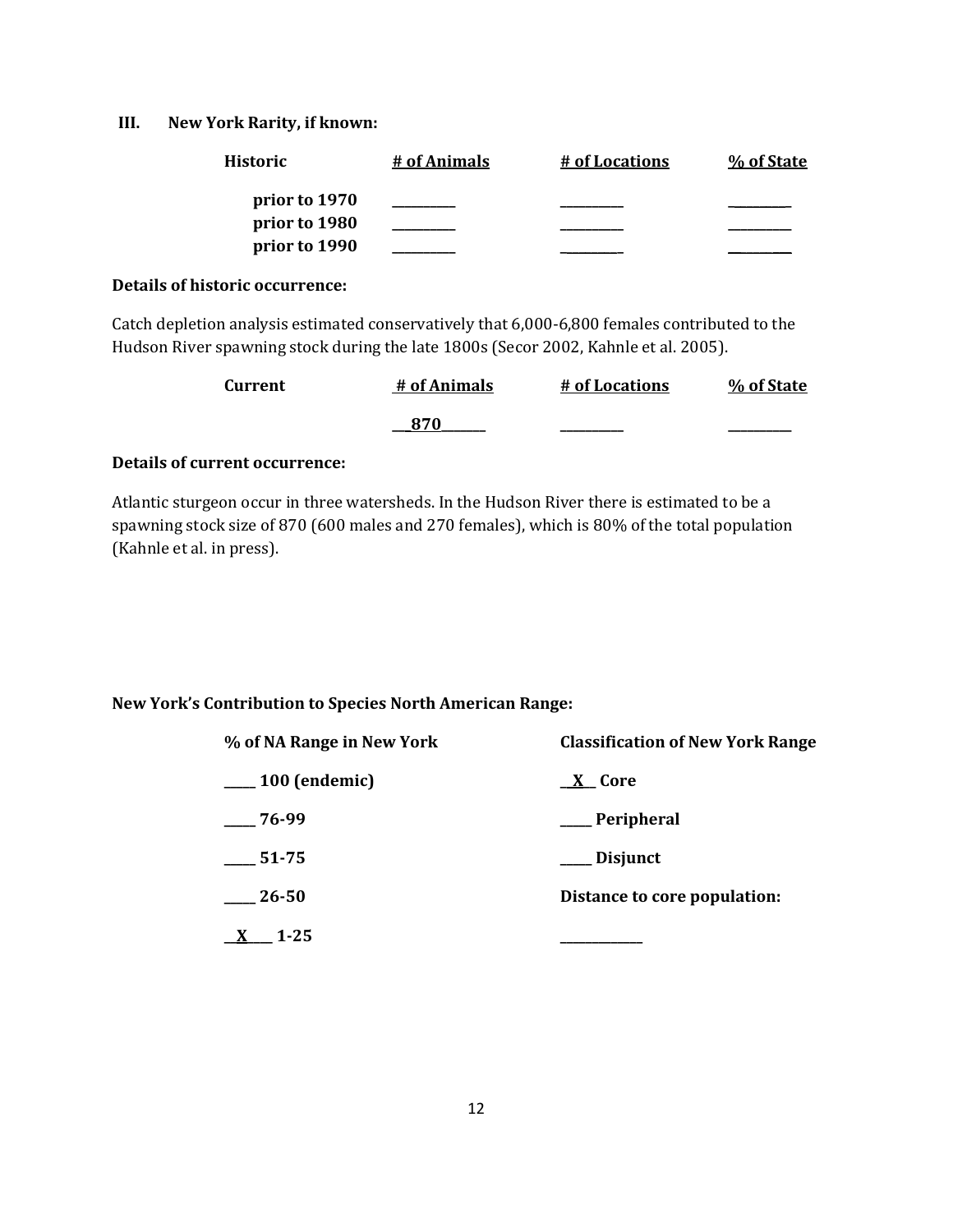# **IV. Primary Habitat or Community Type:**

- **1**. Marine, Shallow Subtidal
- **2**. Marine, Deep Subtidal
- **3**. Large/Great River, Low-Moderate Gradient, Assume Moderately Buffered, Warm
- **4**. Estuarine Subtidal, Tidal River
- **5**. Estuarine, Brackish Shallow Subtidal, Benthic Geomorphology, Tidal Creek

### **Habitat or Community Type Trend in New York:**

| <b>Stable</b><br>$X$ Declining     | <b>Increasing</b>    | <b>Unknown</b> |
|------------------------------------|----------------------|----------------|
| Time frame of decline/increase: __ | <u>last 50 vears</u> |                |
| <b>Habitat Specialist?</b>         | X Yes                | N <sub>0</sub> |
| <b>Indicator Species?</b>          | Yes                  | N <sub>0</sub> |

# **Habitat Discussion:**

The Atlantic sturgeons are benthic bottom feeders that utilize both estuary and marine habitats. The Hudson River Estuary is important spawning and nursery habitat for young of year and juveniles up to 6 years old. Juveniles leave the estuary between 1-6 years old and head out into the ocean to spend the rest of their lives only returning to spawn.

From T-4 Grant Progress Report: Results indicate that NY is an important year-round habitat for Atlantic sturgeon and that sturgeon mainly utilizes shallow inshore waters of less than 15 meters. There is a strong seasonal component, with spring and fall having the highest catches of Atlantic sturgeon. Data from the random stratified surveys and the targeting trawling suggest that in particular the Rockaway area Queens County NY represents an area where sturgeon aggregate and may warrant protection as essential habitat.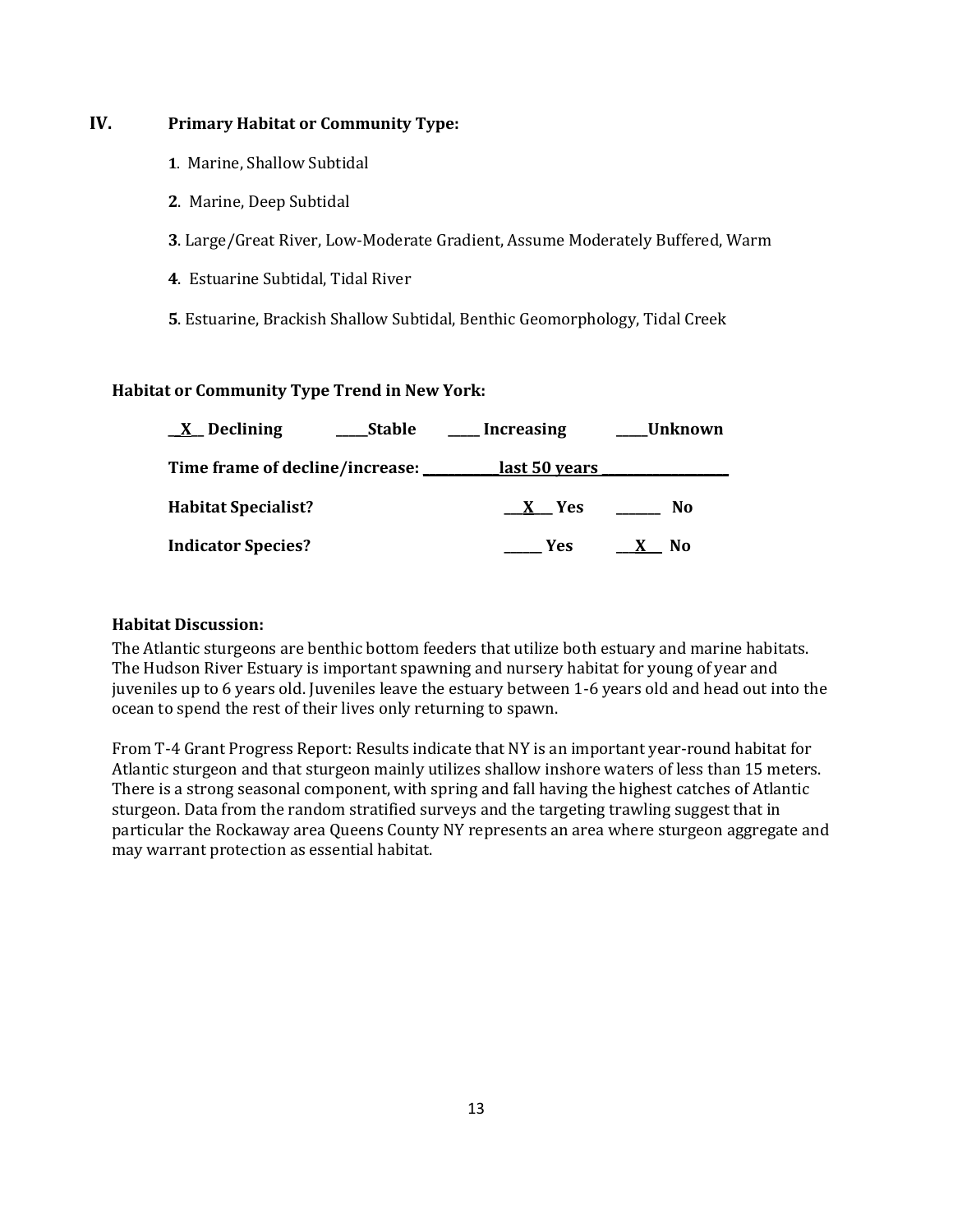- **V. New York Species Demographics and Life History**
	- **\_\_\_X\_\_\_ Breeder in New York**
		- **\_\_\_X\_\_ Summer Resident**
		- **\_\_\_X\_\_ Winter Resident**
		- **\_\_\_X\_\_ Anadromous**

**\_\_\_\_\_ Non-breeder in New York**

- **\_\_\_\_\_ Summer Resident**
- **\_\_\_\_\_ Winter Resident**
- **\_\_\_\_\_ Catadromous**
- **\_\_\_\_\_ Migratory only**
- **\_\_\_\_\_Unknown**

#### **Species Demographics and Life History Discussion:**

Atlantic sturgeons are an anadromous fish. Most juveniles remain in the Hudson River between one to six years before moving out to the ocean until returning to the river as mature adults to spawn (Smith 1985). In the Hudson females become sexual mature at 15-30 years, while males reach maturity at younger ages and smaller sizes than females at 11-20 years in the Hudson River (Dovel 1979, Dovel and Berggren 1983, VanEenennaam et al. 1996). VanEenennaam et al. (1996) measured fecundity of Atlantic sturgeon in the Hudson River at between 400,000 and 2.6 million eggs. As females age they lay more eggs making older females very valuable to the spawning population. Spawning occurs in flowing water between the salt front and fall line of large rivers. Females spawn every 3-5 years while males spawn every 1-3 years. Males usually begin their spawning migration early and leave after the spawning season, while females make rapid spawning migrations upstream and quickly depart following spawning (Bain 1997). Atlantic sturgeon has been aged to 60 years (Mangin 1964); however, this should be taken as an approximation as the only age validation study conducted to date shows variations of ±5 years (Stevenson and Secor 1999).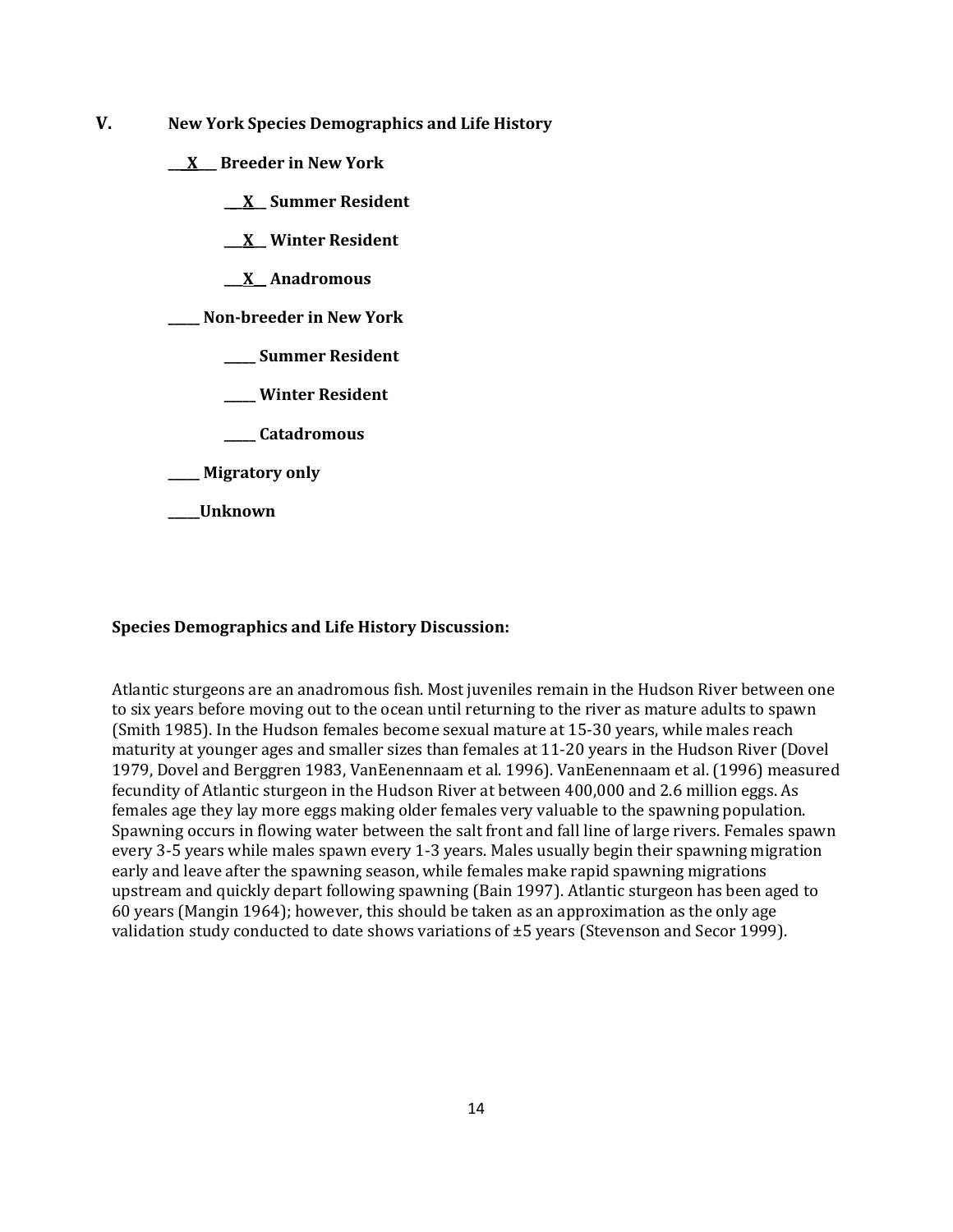# **VI. Threats:**

The Atlantic sturgeon is caught as bycatch in many commercial fishing nets, particularly in shallow waters. In an effort to reduce by catch, regulations are placed on net sizes. The historic spawning range in rivers along entire east coast has been restricted by dams. Dams and pollution along the coast have eliminated spawning in some rivers on the coast reducing the distribution of the Atlantic sturgeon.

Atlantic sturgeon was classified as "extremely vulnerable" to predicted climate change in an assessment of vulnerability conducted by the New York Natural Heritage Program (Schlesinger et al. 2011).

### **Are there regulatory mechanisms that protect the species or its habitat in New York?**



The Atlantic sturgeon is on the federal Endangered Species List. Fishing, possessing and harassing Atlantic sturgeon is against the law. No dredging is permitted in known spawning grounds in New York.

# **Describe knowledge of management/conservation actions that are needed for recovery/conservation, or to eliminate, minimize, or compensate for the identified threats:**

Maintain the U.S. moratorium on harvesting, improve water quality in rivers, restrict habitat alteration, and prohibit dredging in nursery and spawning sites.

### **VII. References**

Atlantic Sturgeon Status Review Team. 1998. Status review of Atlantic sturgeon (*Acipenser oxyrinchus oxyrinchus*). Report to National Marine Fisheries Service. 126 pp.

Atlantic Sturgeon Status Review Team. 2007. Status Review of Atlantic sturgeon (*Acipenser oxyrinchus oxyrinchus*). Report to National Marine Fisheries Service, Northeast Regional Office. February 23, 2007. 174 pp.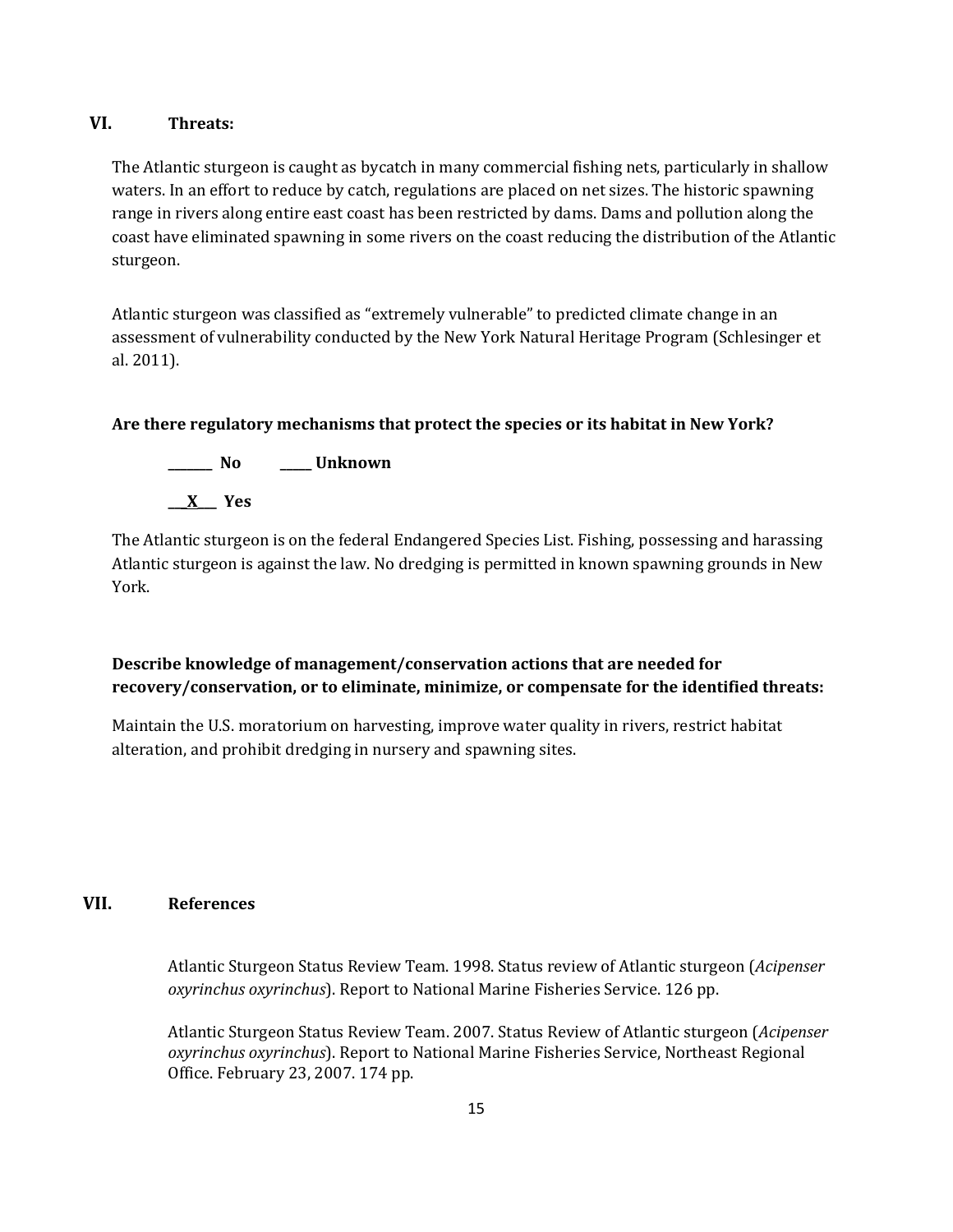Bain, M. B. 1997. Atlantic and shortnose sturgeons of the Hudson River: Common and Divergent Life History Attributes. Environmental Biology of Fishes 48: 347-358.

Burkhead, N. M., and R. E. Jenkins. 1991. Fishes. Pages 321-409 in K. Terwilliger (coordinator). Virginia's Endangered Species: Proceedings of a Symposium. McDonald and Woodward Publishing Company, Blacksburg, Virginia.

Dovel, W.L. 1979. The Biology and Management of Shortnose and Atlantic Sturgeon of the Hudson River. NYS Department of Environmental Conservation. Final Report Project AFS-9-R. 54 pp.

Dovel, W.L. and T.J. Berggren. 1983. Atlantic Sturgeon of the Hudson River Estuary, New York. New York Fish and Game Journal 30(2): 140-172.

Dunton, K., and K. McKown. 2010. Ocean trawl survey for subadult Atlantic Sturgeon. New York State Wildlife Grant Progress Report & Evaluation, Grant T-4. 1 Apr. 2004 – 31 March 2010. 11p.

Gilbert, C. R. 1989. Species profiles: life histories and environmental requirements of coastal fishes and invertebrates (Mid-Atlantic Bight) Atlantic and shortnose sturgeons. U.S. Fish and Wildlife Service Biological Report. 82(11.22). U.S Army Corps of Engineers TR EL-82-4. 28 pp.

Kahnle, A. W., R. W. Laney, and B. J. Spear. 2005. Proceedings of the workshop on status and management of Atlantic Sturgeon Raleigh, NC 3-4 November 2003. Special Report No.84 of the Atlantic States Marine Fisheries Commission.

Kahnle, A. W., K. A. Hattala, K. McKown. *In Press*. Status of Atlantic sturgeon of the Hudson 125River estuary, New York, USA. In J. Munro, D. Hatin, K. McKown, J. Hightower, K. Sulak, A. Kahnle, and F. Caron (editors). Proceedings of the symposium on anadromous sturgeon: Status and trend, anthropogenic impact, and essential habitat. American Fisheries Society, Bethesda, Maryland.

Marine and Coastal Species Information System. 1996. October 1-last update. Fish and Wildlife Information Exchange-VA Tech. Online. Available: http://www.fw.vt.edu/fishes/macsis.html.

Mangin, E. 1964. Croissance en Longueur de Trois Esturgeons d'Amerique du Nord: *Acipenser oxyrhynchus,* Mitchill, *Acipenser fulvescens*, Rafinesque, et *Acipenser brevirostris*  LeSueur. Verh. Int. Ver. Limnology 15: 968-974.